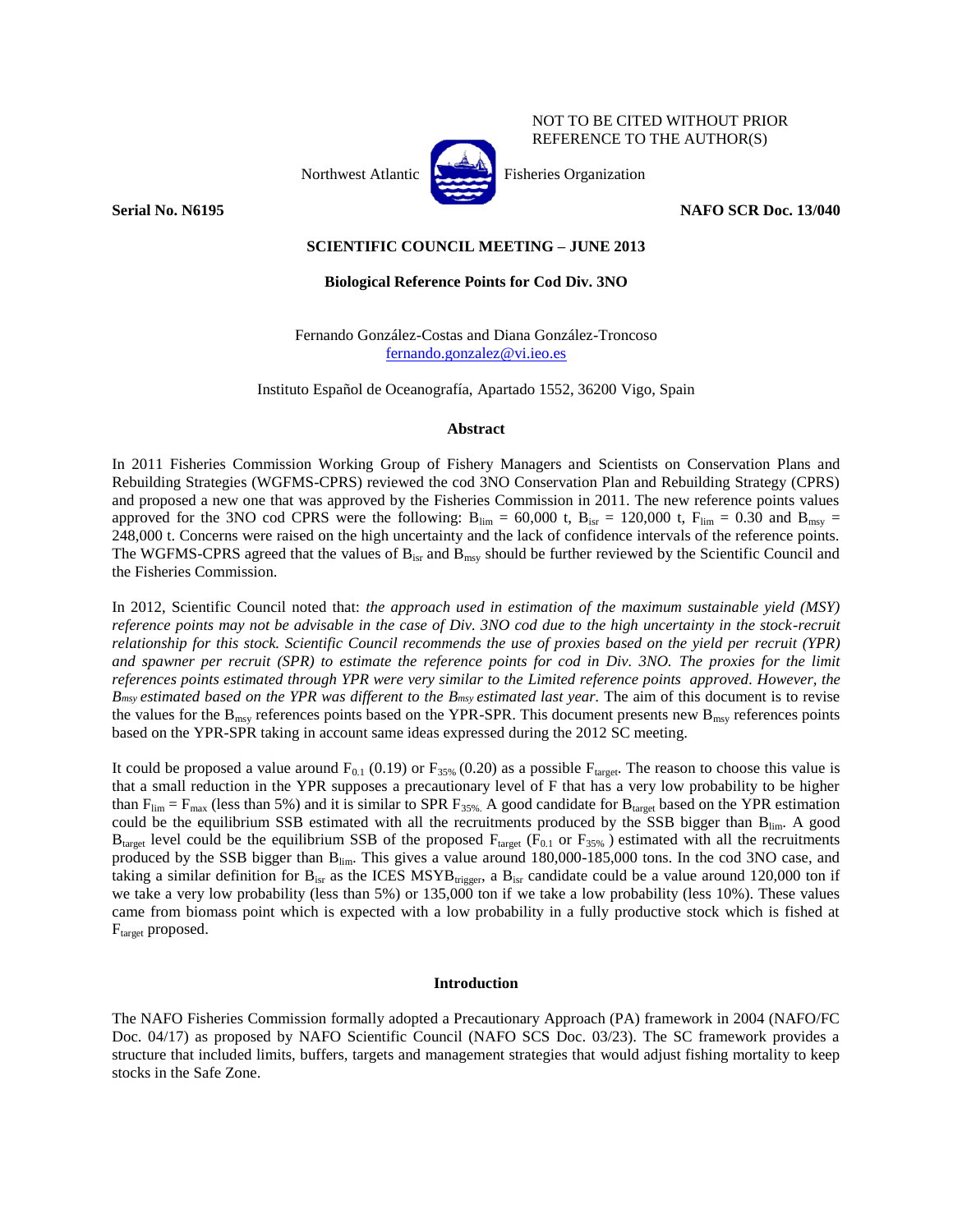The 3NO Atlantic cod (*Gadus morhua*) is managed by NAFO. The stock collapsed in the early-1990s, and was placed under moratoria on directed fishing in 1994. Spawning Stock Biomass (SSB) has been since then near its minimum levels with some increase recently (Power *et al.*, 2010). In 2007 NAFO adopted a Conservation Plan and Rebuilding Strategy for 3NO cod (CPRS) that identified a limit reference point of 60,000 t.

In 2011, NAFO Scientific Council discussed the 3NO cod reference points based on the results of the study presented by Shelton and Morgan, 2011. This study used the stock recruitment (S/R) data for 3NO cod from the most recent assessment (Power *et al.*, 2010). Six different S/R models were fit to these data. While no particular S/R approach is strongly supported by the data, the authors chose the Loess smoother fitted to log recruitment as the base for deriving reference points. The references points were estimated through simulation by running the population to equilibrium with the dynamics determined by the S/R relationship, together with weights, maturity and partial recruitment vectors. Scientific Council notes that the available data for 3NO cod do not span the entire production curve and therefore large uncertainty in the estimated reference points can be expected (NAFO SCS Doc. 11/16).

The 3NO Cod CPRS was first adopted by the Fisheries Commission in 2007 and in force since 2008 (NAFO/FC Doc. 07/24). In 2011 Fisheries Commission Working Group of Fishery Managers and Scientists on Conservation Plans and Rebuilding Strategies (WGFMS-CPRS) reviewed the 3NO cod CPRS and proposed a new one that was approved by the Fisheries Commission in 2011 (NAFO/FC Doc. 11/22). The new reference points values approved for the 3NO cod CPRS were the following:  $B_{\text{lim}} = 60,000$  t,  $B_{\text{isr}} = 120,000$  t,  $F_{\text{lim}} = 0.30$  and  $B_{\text{msy}} = 248,000$  t. Concerns were raised on the high uncertainty and the lack of confidence intervals of the reference points. The WGFMS-CPRS agreed that the values of  $B_{\text{isr}}$  and  $B_{\text{msy}}$  should be further reviewed by the Scientific Council and the Fisheries Commission.

In 2012, Scientific Council revised the maximum sustainable yield (MSY) reference points for Div. 3NO cod approved in 2011 by the Fisheries Commission based on the document presented by Gonzalez-Costas and Gonzalez-Troncoso (2012). The Scientific Council noted that: *the approach used in estimation of the maximum sustainable yield (MSY) reference points may not be advisable in the case of Div. 3NO cod due to the high uncertainty in the stock-recruit relationship for this stock. Scientific Council recommends the use of proxies based on the yield per recruit (YPR) and spawner per recruit (SPR) to estimate the reference points for cod in Div. 3NO. Using this approach Scientific Council estimated the YPR and SPR reference points with uncertainty for Div. 3NO cod. The proxies for the limit references points estimated through YPR were very similar to the Fmsy estimated last year based on Loess smoother applied to log-transformed recruitment values from the VPA and the current Blim. However, the Bmsy estimated based on the YPR was different to the Bmsy estimated last year. Scientific Council noted that the level of Bmsy estimated from YPR-SPR depends on assumptions about the level of recruitment. Scientific Council concluded that more research about the possibility of changes in productivity is needed to better estimate this reference point* (NAFO SCS Doc. 12/19*).* 

The aim of this document is to revise the values for the  $B_{msy}$  references points based on the YPR-SPR analysis made by Gonzalez-Costas and Gonzalez-Troncoso in 2012. This document presents new  $B_{msy}$  references points based on the YPR-SPR taking in account same ideas expressed during the 2012 SC meeting.

## **Data**

The data used in this document are exactly the same used by González-Costas and González-Troncoso in 2012 (NAFO SCR Doc. 12-020). A summary of these data is the following:

The biological data and the results of the last approved NAFO assessment for 3NO cod (Power *et al.*, 2010) for the 1959-2009 period.

The Partial Recruitment (PR) was calculated for each year as the F at age divided by the maximum F at age of each year. The mean PR by age for the period 1959-2009 was calculated; these means were referenced to mean PR ages 4 to 6.

Partial recruitment, stock weight, catch weights and maturity vectors used in the YPR analysis were calculated as long-term average (1959-2009). The reasons to choose the long term average is to capture the variability observed in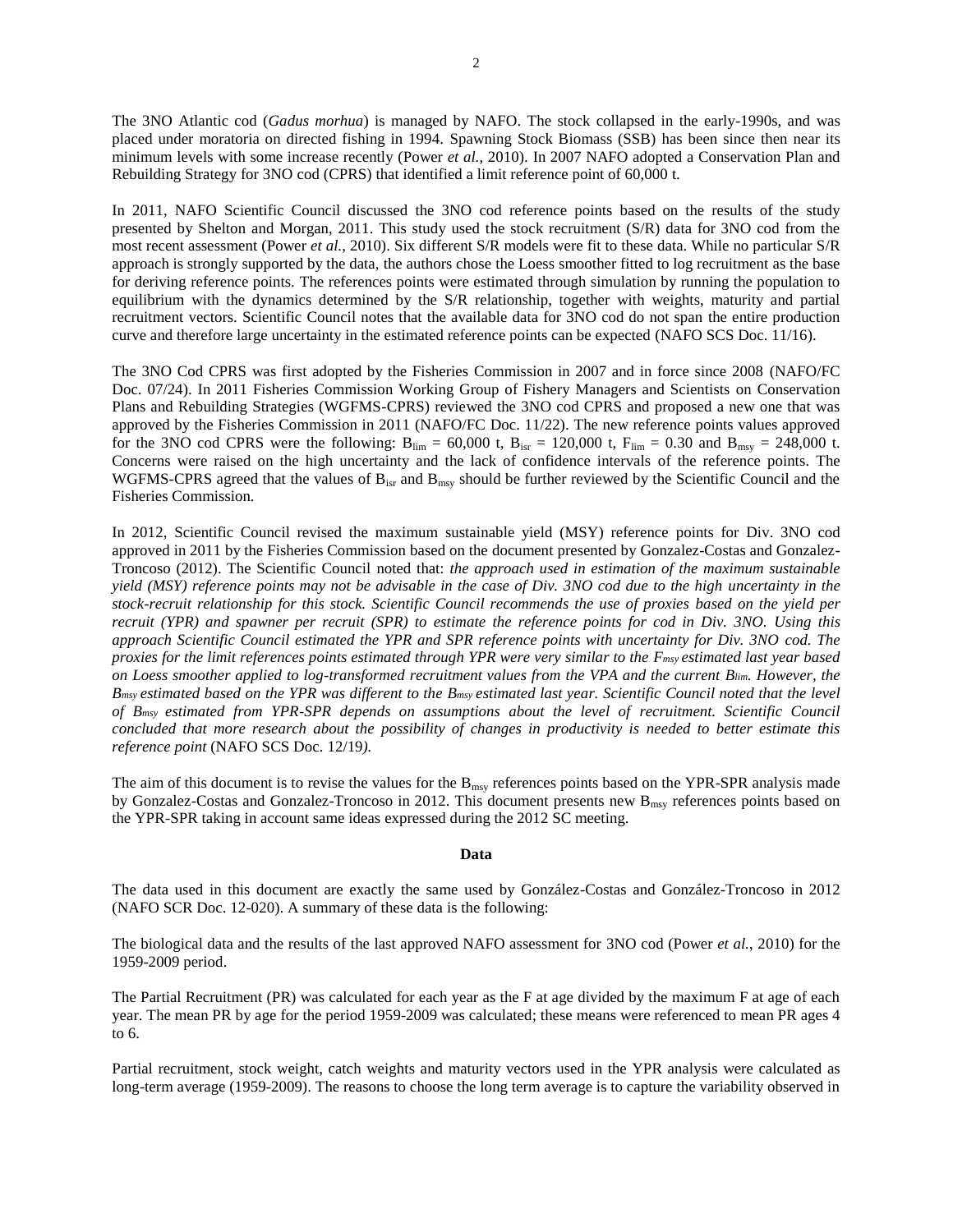the inputs to estimate the candidate for a long term reference points more than the usual three years average used in the medium term projections.

Figure 1 presents the SSB and F assessment results and the Biological References Points (BRPs) approved in 2011 by the NAFO Fisheries Commission.

#### **Yield per Recruit (YPR) and Spawning per Recruit (SPR) reference points**

In the present analysis, the YPR reference points ( $F_{\text{max}}$  and  $F_{0.1}$ ) were estimated as well as the Spawning per Recruit (SPR) reference points for  $F_{30\%}$ ,  $F_{35\%}$  and  $F_{40\%}$  of the SSB unfished level. For these reference points, biological uncertainty was incorporated in growth, maturation and in the fishery through variability in the partial recruitment. To incorporate the uncertainty, a bootstrap with 1000 iterations was carried out over the years to the whole period (1959-2009). Maturity, partial recruitment, stock and catch weights were bootstrapped together from the selected year range. The main reason to perform the bootstrap over the years was that more of the variability of weights, maturity and partial recruitment should be related with the particular environmental conditions of each year. With this bootstrap data, a new mean was calculated for weights, maturity ogive and partial recruitment and YPR and SPR analyses were carried out with these new means.

Table 1 and Figure 2 presents the values for the different fishing mortality YPR and SPR reference points estimated without uncertainty and the median, the  $90<sup>th</sup>$  and  $80<sup>th</sup>$  percentile values of the Bootstrap distribution. In all F references points the deterministic values are quite close to the median of the bootstrap distribution.  $F_{\text{max}}$  values are the highest of the F BPRs estimated and  $F_{0.1}$  and  $F_{35\%}$  have very similar levels.

Figure 3 shows the YPR and SPR median curves for different F values. It also showed the  $F_{\text{max}}$ ,  $F_{0.1}$ ,  $F_{30\%}$ ,  $F_{35\%}$  and F40% median values. It can be observed that the YPR curve presents a maximum quite well defined and that the SPR reference points estimated are around the  $F_{0,1}$  value.

To estimate the  $B_{\text{msy}}$  and  $B_{\text{isr}}$  levels based on the YPR and SPR reference points it was decided to carry out a bootstrap only with the recruitment produced by level of biomass more than the  $B_{lim}$  approved (60,000 t). Table 2 presents the SSB and the recruits produced by this SSB of the last approved assessment. The deterministic equilibrium yield and SSB for all F reference points were calculated with the mean recruitment produced by level of biomass more than the B<sub>lim</sub> applied to the deterministic YPR and SPR estimated for the different F reference points. With uncertainty, for each iteration was calculated a mean bootstrap recruitment produced by the SSB bigger than  $B_{\text{lim}}$  (60.000 t) and applied to the YPR and SPR. Table 3 presents the deterministic, median, 80<sup>th</sup> and the 90<sup>th</sup> percentiles of the Bootstrap distribution for these values. In the case of the equilibrium SSB and yield, the median of both values are very close to the deterministic values in all scenarios.

## **Discussion**

NAFO Fisheries Commission (NAFO/FC Doc. 11/22) adopted in 2011 the Interim 3NO cod CPRS. This document established the following cod 3NO reference points (Figure 1): Blim = 60,000 t, Bisr = 120,000 t, Bmsy = 248,000 t and Flim=Fmsy = 0.30. The base for some of these values was the SCR 11/39 by Shelton and Morgan.

Shelton and Morgan chose the Loess logs fit between the Ricker, Beverton-Holt, Segmented Regression, Loess, Loess logs and GAM to estimate the Biological References points. The lack of fit of the S/R relationships is one of the mayor problems in 3NO cod as showed in González-Costas and González-Troncoso (2012). In 3NO cod, there are not strong justifications to choose one among the several analyzed stock-recruit relationships as noted the Scientific Council (2012): *the approach based on the stock-recruit relationship for the estimation of the maximum sustainable yield (MSY) reference points may not be advisable in the case of Div. 3NO cod due to the high uncertainty in the stock-recruit relationship for this stock and recommended the use of proxies based on the yield per recruit (YPR) and spawner per recruit (SPR) to estimate the Bmsy reference points for cod in Div. 3NO*.

The proxies for the limit references points (F<sub>lim</sub> and B<sub>lim</sub>) estimated through YPR by González-Costas and González-Troncoso (2012) were very similar to the estimated in 2011 based on Loess smoother applied to log-transformed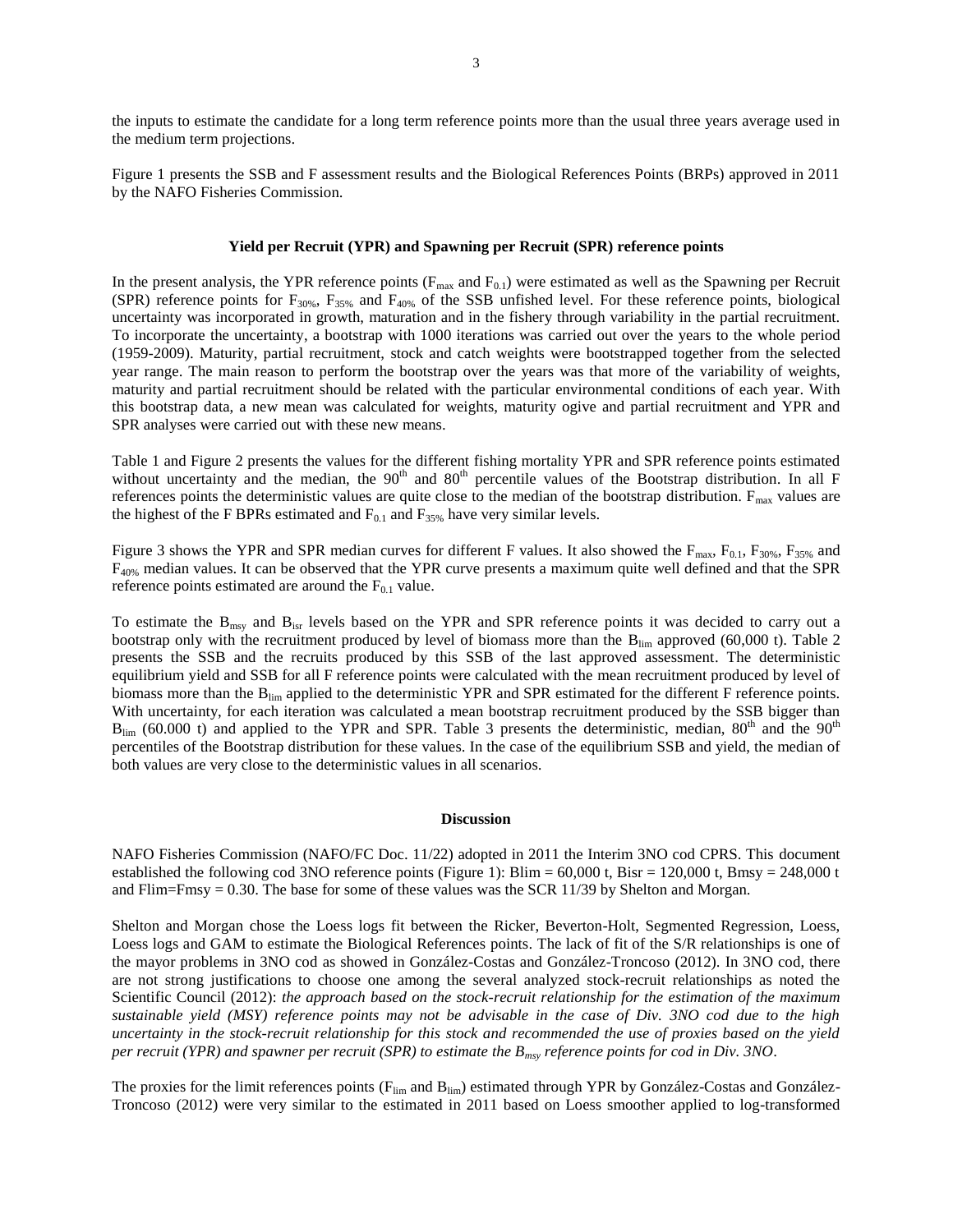recruitment values from the VPA by Shelton and Morgan*.* The mayor different were in the Bmsy values estimated by the two methods. The basic idea used in this document to estimate the  $B_{\text{msy}}$  reference points through the YPR is to use only the recruitments produced by the SSBs that are greater than B<sub>lim</sub> to estimate the equilibrium biomass and yield corresponding to the different values of the YPR and SPR F references points ( $F_{\text{max}}$ ,  $F_{0.1}$ ,  $F_{30\%}$ ,  $F_{35\%}$  and  $F_{40\%}$ ) to choose the best candidate as B<sub>msy</sub> proxy in the cod 3NO case. We assume that the mean recruitments produced by the SSB bigger than  $B_{lim}$  should give in the equilibrium a proxy of  $B_{max}$ .

One of the problems assuming this level of recruitment could be the possibility of changes in productivity as pointed out the Scientific Council (2012). In the 3NO cod case, all the recruitments produced by the SSBs greater than B<sub>lim</sub> have occurred before 1988 and since then the SSB never reach the  $B_{\text{lim}}$  values (Table 2). If this was due to changes in productivity and now the productivity regime is different than the observed before 1988, the values estimated in this document probably are not the good ones in this new productivity scenario. There is very little information available about the productivity regime in the cod 3NO case. We have the example of the 3M cod, which after a long series of years of very low recruitment and SSB, these were recovered in recent years to levels even higher than those observed before the 90´s. Probably, as more data become available, it will be easier to understand the productivity regime of this stock and calculate a more appropriate PA references points.

The NAFO PA Framework specifies that  $F_{target}$  should be chosen to ensure that there is a low probability (<20%) that F exceeds  $F_{\text{lim}}$ , and a very low probability (<5-10%) that biomass will decline below  $B_{\text{lim}}$  within the foreseeable future (5-10 years). Table 1 shows the different values estimated for the YPR F reference points ( $F_{max}$  and  $F_{0,1}$ ) as well as the Spawning per Recruit (SPR) F reference points for  $F_{30\%}$ ,  $F_{35\%}$  and  $F_{40\%}$ . It can be observed that all the F YPR and SPR reference points ( $F_{0.1}$ ,  $F_{30\%}$ ,  $F_{35\%}$  and  $F_{40\%}$ ) have a very low probability to exceed the  $F_{\text{lim}}$  approved (F<sub>lim</sub>=0.30), similar to the value estimated for F<sub>max</sub>. It could be proposed a value around F<sub>0.1</sub> (0.19) or F<sub>35%</sub> (0.20) as a possible F<sub>target</sub>. The reason to choose this value is that a small reduction in the YPR supposes a precautionary level of F that has a very low probability to be higher than  $F_{lim} = F_{max}$  (less than 5%) and it is similar to SPR  $F_{35\%}$ . This value (35% maximum SPR) what suggested by Clark (1991) as a management target that should be capable of achieving high yields for a wide range of plausible spawning-recruitment relationships. The replacement biological reference points can be used as a basis for recruitment overfishing definitions because they do not take account of compensation (Mace and Sissenwine, 1993). They found that Cod have a relative low value of replacement %SPR (7%SPR) suggesting relatively high resilience to fishing. This %SPR value of replacement is very low compare with the suggested target of the 35%SPR.

A good candidate for Btarget based on the YPR estimation could be the equilibrium SSB estimated with all the recruitments produced by the SSB bigger than Blim. The reason to choose only these recruitments is because to estimate the target levels should be taking in account only the recruitments produced by a fully productive stock, in this case SSB bigger than B<sub>lim</sub>. Figure 3 shows fishing mortality YPR ( $F_{\text{max}}$  and  $F_{0.1}$ ), SPR ( $F_{30\%}$ ,  $F_{35\%}$  and  $F_{40\%}$ ) as well as their correspondent SSB (Figure 4) and Yield (Figure 5) assuming mean recruitment produced by the SSB bigger than  $B_{lim}$  (Table 3). Based on these reasons a good  $B_{target}$  level could be the equilibrium SSB of the proposed  $F_{\text{target}}$  ( $F_{0.1}$  or  $F_{35\%}$ ) estimated with all the recruitments produced by the SSB bigger than  $B_{\text{lim}}$ . This gives a value around 180,000-185,000 tons. There is a very low probability, less than 5%, in long term fishing with the proposed target mortalities the biomass was less than the  $B_{\text{lim}}$  value.

The adopted Interim 3NO Cod Conservation Plan and Rebuilding Strategy established an intermediate stock reference point  $(B_{isr})$  with the intention of delimiting the zone between  $B_{lim}$  and  $B_{msy}$ . The value approved for  $B_{isr}$  in 3NO cod was the double of  $B_{lim}$  (120,000 t). There was not biological reason to choose this value. The Scientific Council (2012) noted that: *Providing advice on a new intermediate reference point and selecting an appropriate level depends on the purpose and on the properties that such a reference point would have. The purpose of the proposed Bisr is not clear to Scientific Council. If the purpose is to serve as a 'milestone' for the Fisheries Commission to track rebuilding, then the reference point can have any value that the Fisheries Commission wishes. If the purpose of the Bisr is to mark the beginning of the safe zone, or to mark an SSB above which h there is a high probability of being above Blim, or if the purpose is to mark any zone for which there would be some change in an HCR, then analyses as to the appropriate level would need to be conducted. Scientific Council can not advise on particular levels until it is clear as to the purpose of Bisr*.

Waiting for the Fisheries Commission purpose and definition of the B<sub>isr</sub>, and if the purpose of this new reference point is similar to the ICES concept of a trigger point MSYB<sub>trigger</sub>, which simply triggers action of reducing the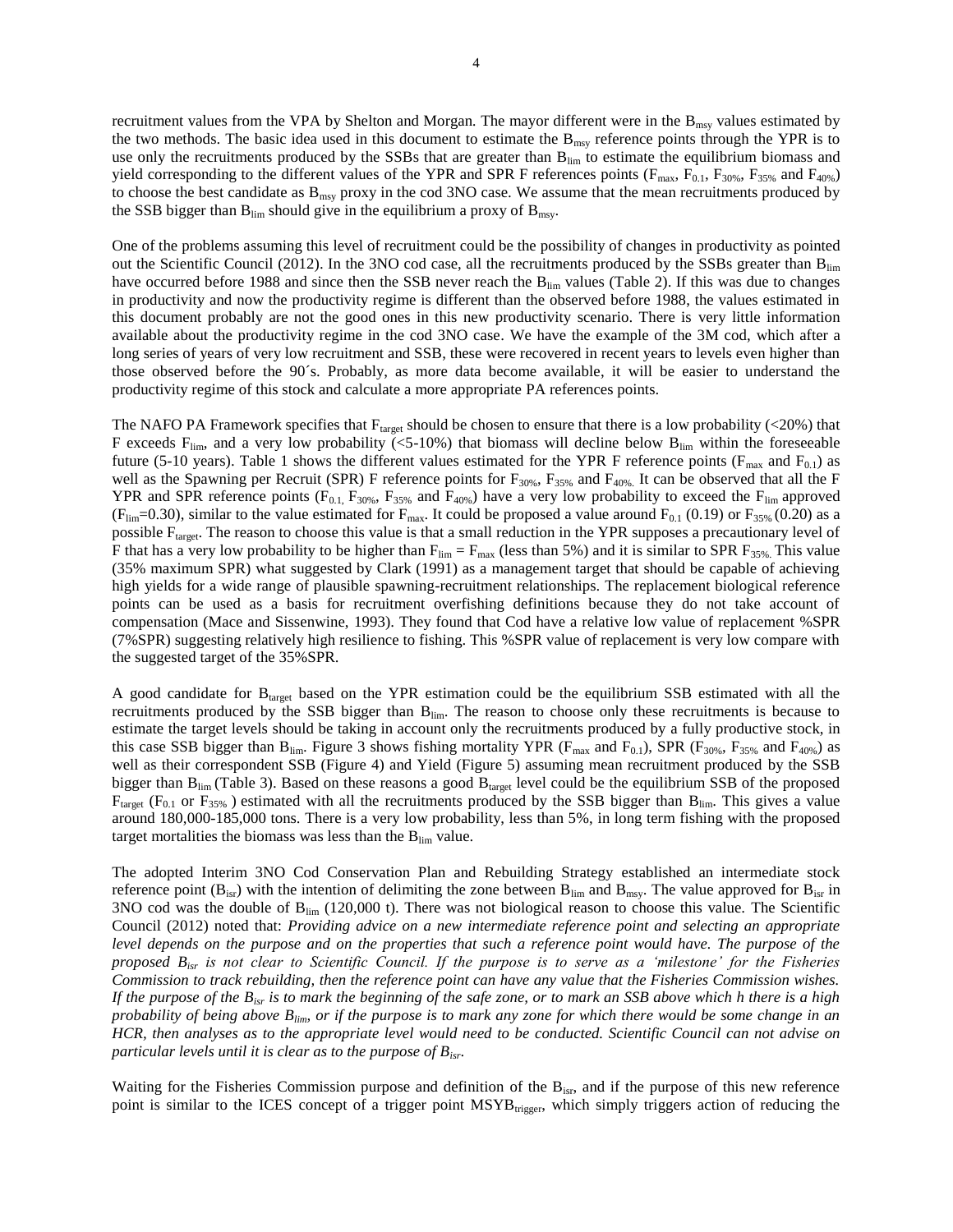exploitation from  $F_{\text{msv}}$  or  $F_{\text{target}}$  under the condition where the biomass moves out of the expected range. MSYB $_{\text{trigger}}$ is a biomass point which is expected with a low probability in a fully productive stock which is fished at  $F_{\text{msy}}$  or  $F_{\text{target}}$ . B<sub>trigger</sub> should be selected as a biomass that is encountered with low probability if  $F_{\text{msy}}$  is implemented. In the  $3NO$  case, and taking a similar definition for  $B_{\text{isr}}$  as the ICES MSYB<sub>trigger</sub>, a  $B_{\text{isr}}$  candidate could be a value around 120,000 ton if we take a very low probability (less than 5%) or 135,000 ton if we take a low probability (less 10%). These values came from biomass point which is expected with a low probability in a fully productive stock which is fished at  $F_{msy}$  or  $F_{\text{target}}$  proposed (Table 3).

Figure 6 shows 2010 fishing mortality and SSB assessment results with the new proposed biomass and fishing mortality Reference points.

#### **Acknowledgements**

The authors would like to thank to Peter Shelton for his ideas and comments.

#### **References**

- Clark, W.G. 1991. Groundfish exploitation rates based on life history parameters. Can. J. Fish. Aquat. Sci. 48: 734- 750.
- ICES, 2010. Report of the Workshop on Implementing the ICES Fmsy framework, 22-26 March 2010, Copenhagen, Denmark. ICES CM 2010/ACOM:54. 83 pp.
- González-Costas, F. and D. González-Troncoso, 2012. Biological Reference Points for Cod 3NO. NAFO SCR Doc. 12/020, Serial No. N6044.
- Mace P.M. and Sissenwine M.P., 1993 How much spawner per recruit is enough? In S.J. Hunt J.J. Smith, and D. Rivard [Eds] Risk evaluation and biological reference points for fisheries management. Canadian Special
- NAFO, 2003. Proposed NAFO Precautionary Approach Framework from Scientific Council. NAFO SCR Doc. 03/23, Serial No. N4900.
- NAFO, 2004. Report of the Fisheries Commission 26th Annual Meeting, September 13-17, 2004. NAFO/FC Doc. 04/17, Serial No. N5067.
- NAFO, 2007. Report of the Fisheries Commission, 24-28 September 2007, Lisbon, Portugal. NAFO/FC Doc. 07/24, Serial No. N5479.
- NAFO, 2011. Report of the NAFO Scientific Council, 3-16 June, 2011. NAFO SCS Doc. 11/16, Serial No. N5930, 236 pp.
- NAFO, 2011. Interim 3NO Cod Conservation Plan and Rebuilding Strategy. NAFO/FC Doc. 11/22, Serial No. N5956.
- NAFO, 2012. Report of the NAFO Scientific Council, 1-14 June, 2012. NAFO SCS Doc. 12/19, Serial No. N6072, 213 pp.
- Power, S., J. Morgan, E.F. Murphy, J. Brattey and B. Healey, 2010. An Assessment of the Cod Stock in NAFO Divisions 3NO. NAFO SCR Doc. No. 10/42, Serial No. N5801.
- Shelton, P. A., and M. J. Morgan, 2011. Further considerations regarding reference points, harvest control rules and rebuilding strategies for 3LNO American plaice and 3NO cod. NAFO SCR Doc. 11/039, Serial No. N5924.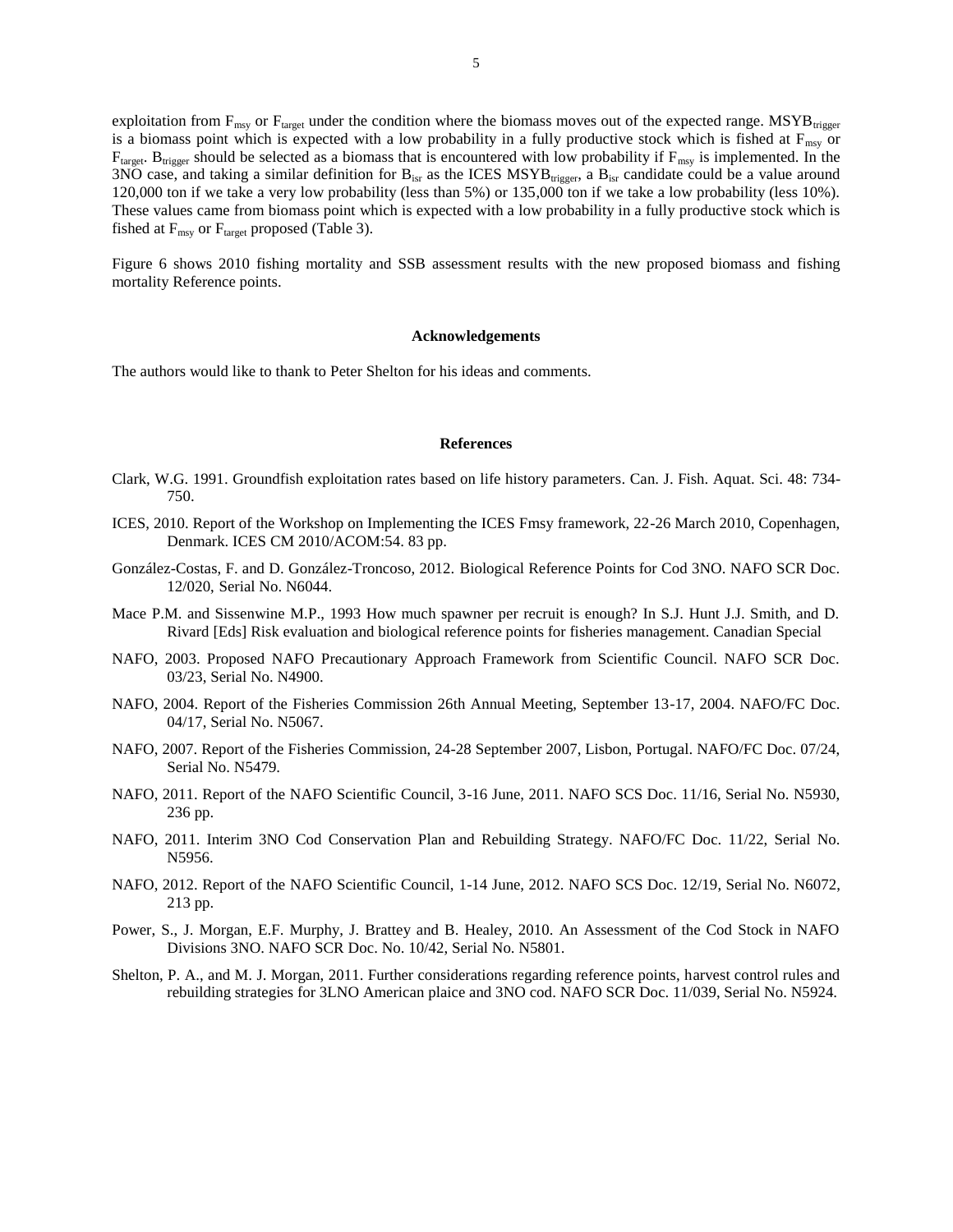|                | $F_{\text{max}}$ | $F_{0.1}$ | $F_{30\%}$ | $F_{35%}$ | $F_{40\%}$ |
|----------------|------------------|-----------|------------|-----------|------------|
| Deterministics | 0.296            | 0.193     | 0.232      | 0.200     | 0.173      |
| 5%             | 0.275            | 0.180     | 0.221      | 0.190     | 0.164      |
| 10%            | 0.280            | 0.183     | 0.224      | 0.193     | 0.166      |
| 50%            | 0.296            | 0.193     | 0.231      | 0.199     | 0.172      |
| 90%            | 0.314            | 0.204     | 0.239      | 0.206     | 0.178      |
| 95%            | 0.319            | 0.207     | 0.242      | 0.208     | 0.180      |

**Table 1.-** YPR reference points ( $F_{max}$  and  $F_{0.1}$ ) and SPR reference points ( $F_{30\%}$ ,  $F_{35\%}$  and  $F_{40\%}$ ) estimated without uncertainty and the median, the  $90<sup>th</sup>$  and  $80<sup>th</sup>$  percentile values of the Bootstrap distribution.

**Table 2.-** SSB and the recruits produced by this SSB of the last approved assessment. In bold and shaded the years were the SSB was more than B<sub>lim</sub>.

| Year |        | SSB (tons) Recruits (age2) | Year |       | SSB (tons) Recruits (age2) |
|------|--------|----------------------------|------|-------|----------------------------|
| 1959 | 72220  | 130098                     | 1985 | 81743 | 15495                      |
| 1960 | 65509  | 94606                      | 1986 | 79667 | 15391                      |
| 1961 | 73881  | 135041                     | 1987 | 78905 | 6149                       |
| 1962 | 72532  | 195488                     | 1988 | 58126 | 6811                       |
| 1963 | 74393  | 252970                     | 1989 | 48380 | 24281                      |
| 1964 | 81886  | 221171                     | 1990 | 39188 | 7694                       |
| 1965 | 125043 | 121541                     | 1991 | 29456 | 779                        |
| 1966 | 107524 | 154111                     | 1992 | 13493 | 483                        |
| 1967 | 67006  | 96818                      | 1993 | 6488  | 920                        |
| 1968 | 58904  | 101648                     | 1994 | 4150  | 1281                       |
| 1969 | 73065  | 74517                      | 1995 | 5306  | 453                        |
| 1970 | 69149  | 42188                      | 1996 | 7247  | 2733                       |
| 1971 | 66962  | 44123                      | 1997 | 7658  | 5798                       |
| 1972 | 63752  | 27761                      | 1998 | 7782  | 5409                       |
| 1973 | 58130  | 32961                      | 1999 | 7799  | 2130                       |
| 1974 | 59946  | 54555                      | 2000 | 6896  | 974                        |
| 1975 | 31040  | 50004                      | 2001 | 7206  | 944                        |
| 1976 | 9138   | 20887                      | 2002 | 7262  | 1950                       |
| 1977 | 12062  | 23691                      | 2003 | 9133  | 5037                       |
| 1978 | 15311  | 33041                      | 2004 | 6867  | 4447                       |
| 1979 | 23488  | 26242                      | 2005 | 7439  | 11698                      |
| 1980 | 38313  | 42436                      | 2006 | 6940  | 22362                      |
| 1981 | 71097  | 49761                      | 2007 | 6354  | 7656                       |
| 1982 | 88262  | 39415                      | 2008 | 8083  | 12605                      |
| 1983 | 87632  | 10598                      | 2009 | 9559  |                            |
| 1984 | 87826  | 7770                       |      |       |                            |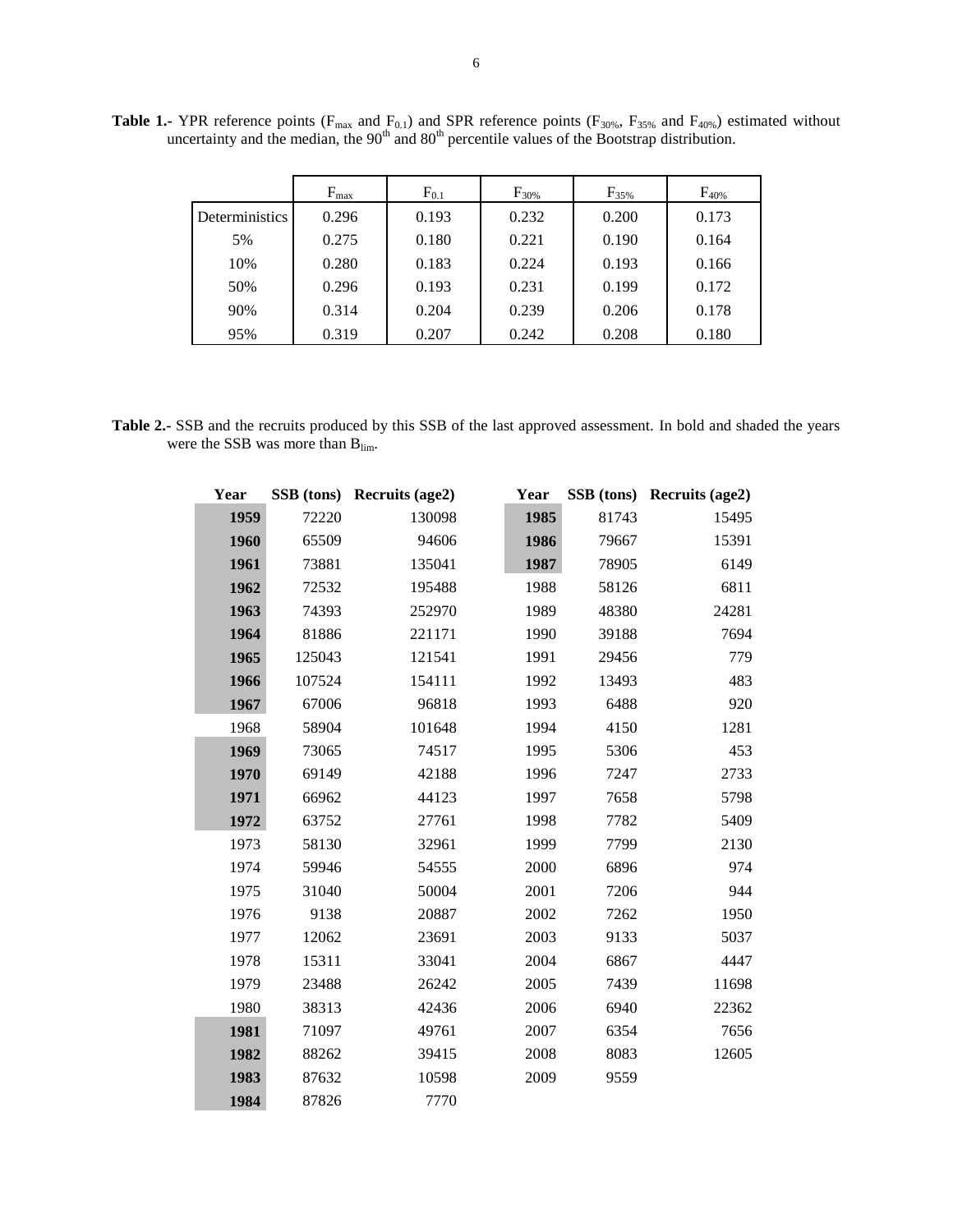**Table 3.-** Equilibrium SSB and yield in tons for the YPR reference points ( $F_{\text{max}}$  and  $F_{0.1}$ ) and SPR reference points  $(F_{30\%}, F_{35\%}$  and  $F_{40\%})$  estimated without uncertainty and the median, the 90<sup>th</sup> and 80<sup>th</sup> percentile values of the Bootstrap distribution. The equilibrium SSB and Yield were calculated with the recruitments produced by the SSB more than  $B_{\text{lim}}$  (60,000 tons).

|                | $B_{max}$ | $B_{0.1}$ | $B_{30\%}$ | $B_{35\%}$ | $\rm{B_{40\%}}$ |
|----------------|-----------|-----------|------------|------------|-----------------|
| Deterministics | 114315    | 185521    | 155159     | 181038     | 206841          |
| 5%             | 76030     | 123242    | 102632     | 119531     | 136440          |
| 10%            | 85165     | 138885    | 117393     | 136864     | 156635          |
| 50%            | 113883    | 185545    | 154978     | 180677     | 206512          |
| 90%            | 141811    | 229758    | 190928     | 223084     | 254911          |
| 95%            | 147985    | 241071    | 199719     | 233808     | 266944          |

|                       | ${\rm Y_{max}}$ | ${\rm Y}_{0.1}$ | ${\rm Y}_{30\%}$ | ${\rm Y}_{35\%}$ | ${\rm Y}_{40\%}$ |
|-----------------------|-----------------|-----------------|------------------|------------------|------------------|
| <b>Deterministics</b> | 54173           | 51527           | 53246            | 51829            | 49885            |
| 5%                    | 36080           | 34307           | 35416            | 34470            | 33145            |
| 10%                   | 40816           | 38826           | 39971            | 38939            | 37420            |
| 50%                   | 54295           | 51653           | 53442            | 51935            | 49944            |
| 90%                   | 66443           | 63180           | 65379            | 63707            | 61316            |
| 95%                   | 70384           | 66818           | 69142            | 67243            | 64668            |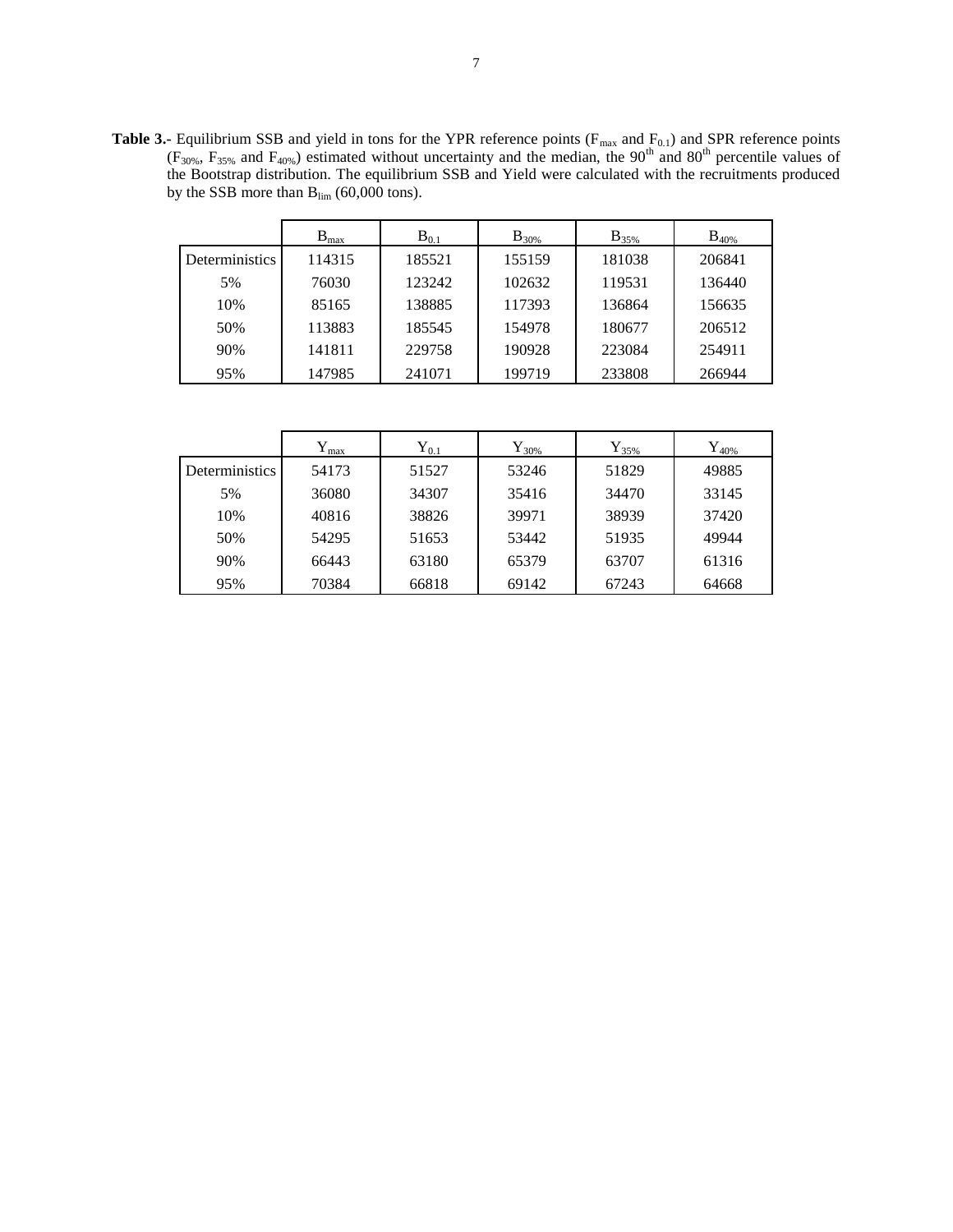

**Figure 1.-** NAFO 3NO Cod SSB and F from the 2010 assessment results and Biological References Points (BRPs) approved in 2011 by the Fisheries Commission.



Different F BRP

**Figure 2.-** Fishing mortality YPR ( $F_{max}$  and  $F_{0.1}$ ) and SPR ( $F_{30\%}$ ,  $F_{35\%}$  and  $F_{40\%}$ ) reference points.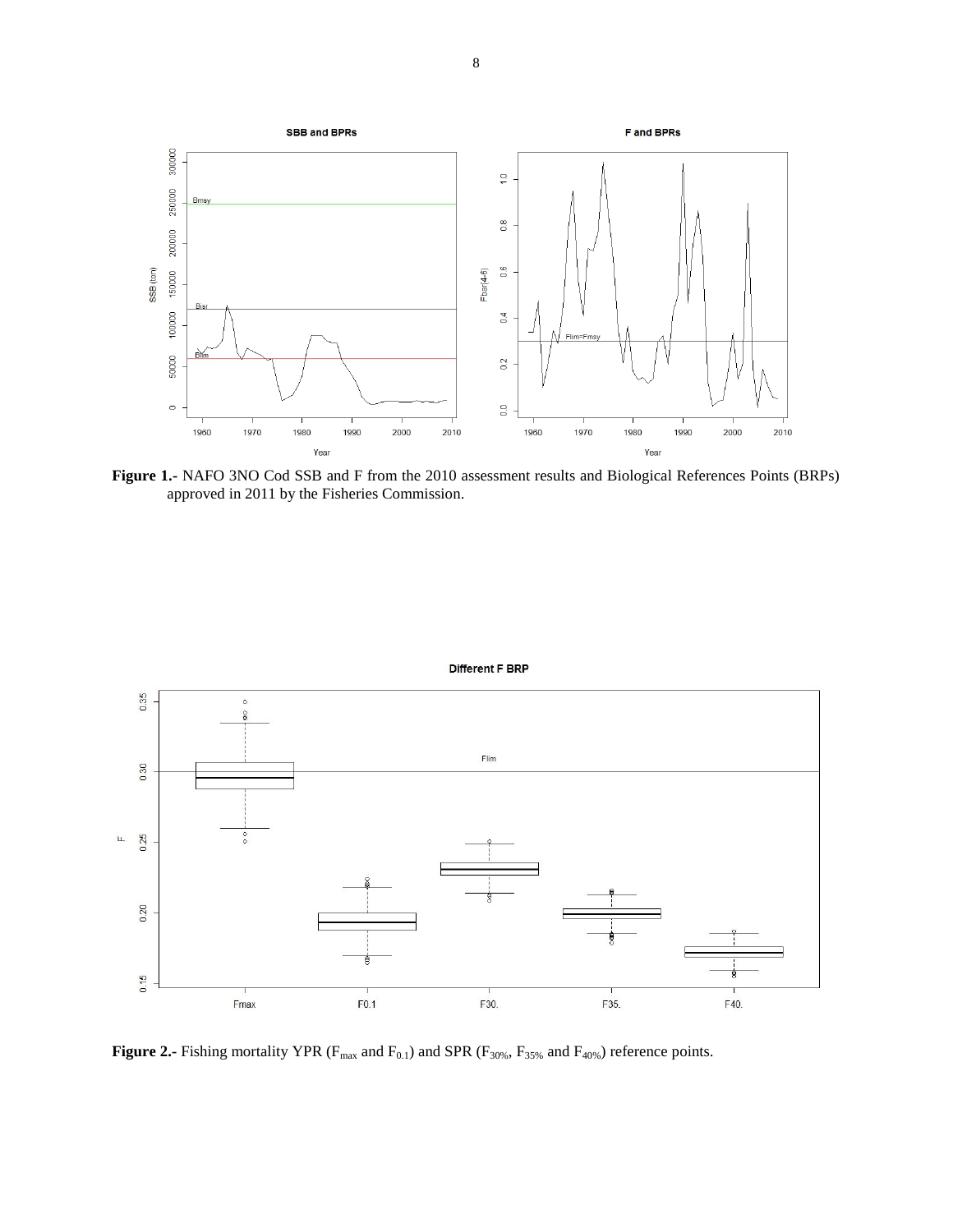

**Figure 3.-** Median Yield per Recruit (YPR) and SSB per Recruit (SPR) curve. The dash lines represent the median values of the Bootstrap distribution for the Biological References Points ( $F_{\text{max}}$ ,  $F_{0.1}$ ,  $F_{30\%}$ ,  $F_{35\%}$  and  $F_{40\%}$ ).



Figure 4.- Equilibrium SSB, assuming mean recruitment produced by the SSB more than B<sub>lim</sub>, corresponding to Fishing mortality YPR ( $F_{max}$  and  $F_{0.1}$ ) and SPR ( $F_{30\%}$ ,  $F_{35\%}$  and  $F_{40\%}$ ) reference points. The lines represent the Biological References Points (BRPs) approved in 2011 by the Fisheries Commission.